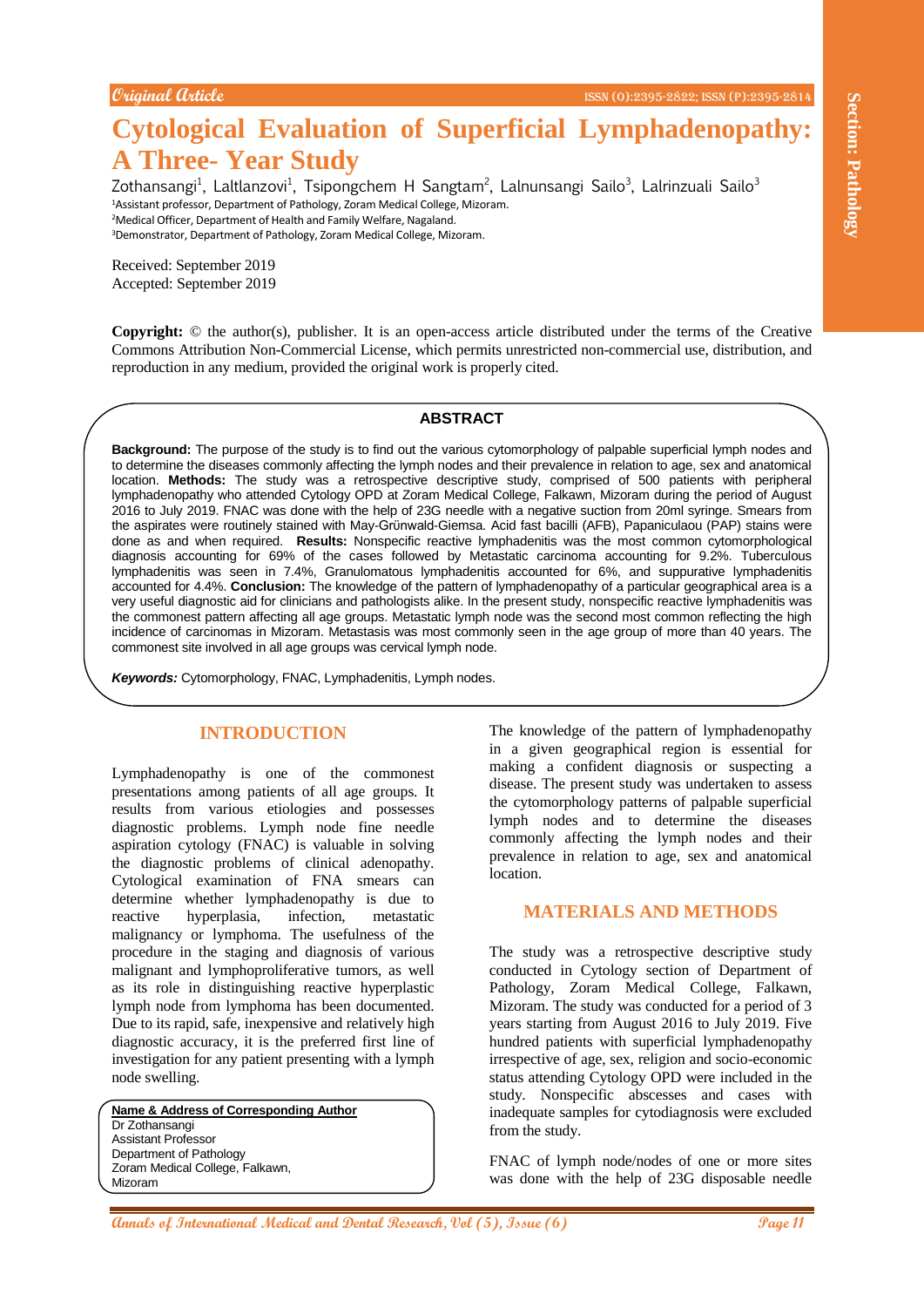# **Zothansangi et al; Cytological Evaluation of Superficial Lymphadenopathy**

# **RESULTS**



| Table 1: Age distribution |                 |               |  |  |  |  |
|---------------------------|-----------------|---------------|--|--|--|--|
| Age group (in years)      | Total cases (n) | $\frac{6}{9}$ |  |  |  |  |
| $0 - 9$                   | 105             | 21            |  |  |  |  |
| $10 - 19$                 | 75              | 15            |  |  |  |  |
| $20 - 29$                 | 109             | 21.8          |  |  |  |  |
| $30 - 39$                 | 81              | 16.2          |  |  |  |  |
| $40 - 49$                 | 49              | 9.8           |  |  |  |  |
| $50 - 59$                 | 38              | 7.6           |  |  |  |  |
| $60 - 69$                 | 25              | 5             |  |  |  |  |
| >70                       | 18              | 3.6           |  |  |  |  |



**Figure 2: Cytomorphological pattern in relation to sex**

| with a negative suction from 20ml syringe. From the<br>aspirates, the smears were made and routinely<br>stained with May-Grunwald-Giemsa stain, Acid fast<br>bacilli (AFB) and Papanicolaou (PAP) stains were<br>done as and when required. The stained smears were                                                                                                                                                                                                                                                                                                                                                                                                                                                                                                                                                                                                                                                                    |                                                                                                                                                                                                                                                                                                                               |                   |                     |                                                                                                                                                                                                                                                                                                                                                                                                                                                                                                                                                                                                                                                                                                                                                                                          | ection: Pathology<br>years $(21\%)$ , 30-39 years $(16.2\%)$ , and the least<br>number of patients was in the age group of 70 years<br>and above $(3.6\%)$ .<br>Table 1: Age distribution |                                                        |                                |                                  |                      |  |
|----------------------------------------------------------------------------------------------------------------------------------------------------------------------------------------------------------------------------------------------------------------------------------------------------------------------------------------------------------------------------------------------------------------------------------------------------------------------------------------------------------------------------------------------------------------------------------------------------------------------------------------------------------------------------------------------------------------------------------------------------------------------------------------------------------------------------------------------------------------------------------------------------------------------------------------|-------------------------------------------------------------------------------------------------------------------------------------------------------------------------------------------------------------------------------------------------------------------------------------------------------------------------------|-------------------|---------------------|------------------------------------------------------------------------------------------------------------------------------------------------------------------------------------------------------------------------------------------------------------------------------------------------------------------------------------------------------------------------------------------------------------------------------------------------------------------------------------------------------------------------------------------------------------------------------------------------------------------------------------------------------------------------------------------------------------------------------------------------------------------------------------------|-------------------------------------------------------------------------------------------------------------------------------------------------------------------------------------------|--------------------------------------------------------|--------------------------------|----------------------------------|----------------------|--|
|                                                                                                                                                                                                                                                                                                                                                                                                                                                                                                                                                                                                                                                                                                                                                                                                                                                                                                                                        | examined under a microscope. For inconclusive                                                                                                                                                                                                                                                                                 |                   |                     |                                                                                                                                                                                                                                                                                                                                                                                                                                                                                                                                                                                                                                                                                                                                                                                          |                                                                                                                                                                                           |                                                        |                                |                                  |                      |  |
|                                                                                                                                                                                                                                                                                                                                                                                                                                                                                                                                                                                                                                                                                                                                                                                                                                                                                                                                        |                                                                                                                                                                                                                                                                                                                               |                   |                     |                                                                                                                                                                                                                                                                                                                                                                                                                                                                                                                                                                                                                                                                                                                                                                                          |                                                                                                                                                                                           | Age group (in years)<br>$0 - 9$                        |                                | Total cases (n)                  | $\frac{0}{0}$<br>21  |  |
|                                                                                                                                                                                                                                                                                                                                                                                                                                                                                                                                                                                                                                                                                                                                                                                                                                                                                                                                        | cytological findings, excision biopsy of the lymph                                                                                                                                                                                                                                                                            |                   |                     |                                                                                                                                                                                                                                                                                                                                                                                                                                                                                                                                                                                                                                                                                                                                                                                          |                                                                                                                                                                                           | $10 - 19$                                              | 75                             | 105                              | 15                   |  |
| node for                                                                                                                                                                                                                                                                                                                                                                                                                                                                                                                                                                                                                                                                                                                                                                                                                                                                                                                               | histopathological examination                                                                                                                                                                                                                                                                                                 |                   |                     | was                                                                                                                                                                                                                                                                                                                                                                                                                                                                                                                                                                                                                                                                                                                                                                                      |                                                                                                                                                                                           |                                                        |                                |                                  |                      |  |
| suggested.                                                                                                                                                                                                                                                                                                                                                                                                                                                                                                                                                                                                                                                                                                                                                                                                                                                                                                                             |                                                                                                                                                                                                                                                                                                                               |                   |                     |                                                                                                                                                                                                                                                                                                                                                                                                                                                                                                                                                                                                                                                                                                                                                                                          |                                                                                                                                                                                           | $20 - 29$                                              |                                | 109                              | 21.8                 |  |
|                                                                                                                                                                                                                                                                                                                                                                                                                                                                                                                                                                                                                                                                                                                                                                                                                                                                                                                                        |                                                                                                                                                                                                                                                                                                                               |                   |                     |                                                                                                                                                                                                                                                                                                                                                                                                                                                                                                                                                                                                                                                                                                                                                                                          |                                                                                                                                                                                           | $30 - 39$                                              | 81                             |                                  | 16.2                 |  |
|                                                                                                                                                                                                                                                                                                                                                                                                                                                                                                                                                                                                                                                                                                                                                                                                                                                                                                                                        |                                                                                                                                                                                                                                                                                                                               |                   |                     |                                                                                                                                                                                                                                                                                                                                                                                                                                                                                                                                                                                                                                                                                                                                                                                          |                                                                                                                                                                                           | $40 - 49$                                              | 49                             |                                  | 9.8                  |  |
|                                                                                                                                                                                                                                                                                                                                                                                                                                                                                                                                                                                                                                                                                                                                                                                                                                                                                                                                        |                                                                                                                                                                                                                                                                                                                               | <b>RESULTS</b>    |                     |                                                                                                                                                                                                                                                                                                                                                                                                                                                                                                                                                                                                                                                                                                                                                                                          |                                                                                                                                                                                           | $50 - 59$                                              | 38                             |                                  | 7.6                  |  |
|                                                                                                                                                                                                                                                                                                                                                                                                                                                                                                                                                                                                                                                                                                                                                                                                                                                                                                                                        |                                                                                                                                                                                                                                                                                                                               |                   |                     |                                                                                                                                                                                                                                                                                                                                                                                                                                                                                                                                                                                                                                                                                                                                                                                          |                                                                                                                                                                                           | $60 - 69$<br>>70                                       | 25                             | 18                               | 5<br>3.6             |  |
| [Figure]<br>1]<br>shows distribution of diagnosis.<br>Nonspecific reactive lymphadenitis was the most<br>common cytomorphological diagnosis accounting<br>for 69% $(n=344)$ of the total cases $(n=500)$ followed<br>by metastasis $(n=46; 9.2%)$ and tuberculous<br>lymphadenitis<br>$(n=37)$ ;<br>7.4%). Granulomatous<br>lymphadenitis accounted for $6\%$ (n=30), suppurative<br>4.4%<br>lymphadenitis<br>$(n=22)$ ,<br>necrotizing<br>lymphadenitis 3% (n=15), Hodgkin's lymphoma<br>0.8% (n=4) and Non-Hodgkin's lymphoma 0.4%<br>$(n=2)$ .<br>Total number of cases=500<br>$22^{15}$<br>30<br>Nonspecific reactive lymphadenitis . Metastasis<br>" Tuberculous lymphadenitis<br>" Granulomatous lymphadenitis<br>· Suppurative lymphadenitis<br>" Necrotizing lymphadenitis<br>· Hodgkin's lymphoma<br>· Non-Hodgkin's lymphoma<br><b>Figure 1: Distribution of diagnosis</b><br>[Table 1] shows age distribution; the youngest |                                                                                                                                                                                                                                                                                                                               |                   |                     | [Figure 2] shows cytomorphological patterns in<br>relation to sex. In both sexes, the most common<br>cytomorphological<br>diagnosis<br>was<br>nonspecific<br>reactive lymphadenitis comprising 155 cases<br>$(71.4\%)$ in males and 189 cases $(66.7\%)$ in females.<br>Metastasis was the second most common diagnosis<br>in males $(n=27;12.4\%)$ ,<br>while<br>Tuberculous<br>lymphadenitis was the second most common<br>diagnosis in females $(n=27, 9.5\%)$ . Suppurative<br>lymphadenitis came third in males $(n=12,5.5\%)$<br>while Granulomatous lymphadenitis came third in<br>females $(n=23; 8.1\%)$ .<br>Cytomorphological pattern in relation to sex<br>$\begin{array}{r} 200 \\ 180 \\ 160 \\ 140 \\ 120 \\ 80 \\ 60 \\ 40 \\ 20 \\ 0 \end{array}$<br>Nonsective Regions |                                                                                                                                                                                           |                                                        |                                |                                  |                      |  |
|                                                                                                                                                                                                                                                                                                                                                                                                                                                                                                                                                                                                                                                                                                                                                                                                                                                                                                                                        | patient was 4 months and the oldest patient was 85<br>years. The maximum number of patients were in the                                                                                                                                                                                                                       |                   |                     |                                                                                                                                                                                                                                                                                                                                                                                                                                                                                                                                                                                                                                                                                                                                                                                          |                                                                                                                                                                                           | Figure 2: Cytomorphological pattern in relation to sex |                                | Male(217) Female(283)            |                      |  |
|                                                                                                                                                                                                                                                                                                                                                                                                                                                                                                                                                                                                                                                                                                                                                                                                                                                                                                                                        | age group of $20-29$ years $(21.8\%)$ , followed by 0-9                                                                                                                                                                                                                                                                       |                   |                     |                                                                                                                                                                                                                                                                                                                                                                                                                                                                                                                                                                                                                                                                                                                                                                                          |                                                                                                                                                                                           |                                                        |                                |                                  |                      |  |
|                                                                                                                                                                                                                                                                                                                                                                                                                                                                                                                                                                                                                                                                                                                                                                                                                                                                                                                                        | Table 2: Cytomorphological pattern in relation to age                                                                                                                                                                                                                                                                         |                   |                     |                                                                                                                                                                                                                                                                                                                                                                                                                                                                                                                                                                                                                                                                                                                                                                                          |                                                                                                                                                                                           |                                                        |                                |                                  |                      |  |
| Age group                                                                                                                                                                                                                                                                                                                                                                                                                                                                                                                                                                                                                                                                                                                                                                                                                                                                                                                              | <b>NSRL</b>                                                                                                                                                                                                                                                                                                                   | GL                | TВ                  | SL                                                                                                                                                                                                                                                                                                                                                                                                                                                                                                                                                                                                                                                                                                                                                                                       | NL                                                                                                                                                                                        | <b>METS</b>                                            | <b>NHL</b>                     | HL                               | Total $(\%)$         |  |
| (in years)                                                                                                                                                                                                                                                                                                                                                                                                                                                                                                                                                                                                                                                                                                                                                                                                                                                                                                                             |                                                                                                                                                                                                                                                                                                                               |                   |                     |                                                                                                                                                                                                                                                                                                                                                                                                                                                                                                                                                                                                                                                                                                                                                                                          |                                                                                                                                                                                           |                                                        |                                |                                  |                      |  |
| $0 - 9$                                                                                                                                                                                                                                                                                                                                                                                                                                                                                                                                                                                                                                                                                                                                                                                                                                                                                                                                | 94                                                                                                                                                                                                                                                                                                                            | 1                 | $\mathfrak{2}$      |                                                                                                                                                                                                                                                                                                                                                                                                                                                                                                                                                                                                                                                                                                                                                                                          |                                                                                                                                                                                           |                                                        |                                | 1                                | 105                  |  |
| $10-19$                                                                                                                                                                                                                                                                                                                                                                                                                                                                                                                                                                                                                                                                                                                                                                                                                                                                                                                                | 57                                                                                                                                                                                                                                                                                                                            | $\mathbf{2}$      | 7                   | 5                                                                                                                                                                                                                                                                                                                                                                                                                                                                                                                                                                                                                                                                                                                                                                                        | 4                                                                                                                                                                                         |                                                        |                                |                                  | 75(15)               |  |
| 20-29                                                                                                                                                                                                                                                                                                                                                                                                                                                                                                                                                                                                                                                                                                                                                                                                                                                                                                                                  | 75                                                                                                                                                                                                                                                                                                                            | 6                 | 17                  | 6                                                                                                                                                                                                                                                                                                                                                                                                                                                                                                                                                                                                                                                                                                                                                                                        | $\overline{4}$                                                                                                                                                                            | $\overline{\phantom{a}}$                               | $\overline{\phantom{a}}$       | 1                                | 109(21.8)            |  |
| 30-39<br>40-49                                                                                                                                                                                                                                                                                                                                                                                                                                                                                                                                                                                                                                                                                                                                                                                                                                                                                                                         | 56<br>29                                                                                                                                                                                                                                                                                                                      | 12<br>6           | 7<br>$\mathfrak{2}$ | $\boldsymbol{2}$<br>$\overline{2}$                                                                                                                                                                                                                                                                                                                                                                                                                                                                                                                                                                                                                                                                                                                                                       | 3<br>3                                                                                                                                                                                    | $\mathbf{1}$<br>7                                      | $\overline{\phantom{a}}$<br>L, | $\overline{a}$<br>$\overline{a}$ | 81(16.2)<br>49 (9.8) |  |
| $50 - 59$                                                                                                                                                                                                                                                                                                                                                                                                                                                                                                                                                                                                                                                                                                                                                                                                                                                                                                                              | 18                                                                                                                                                                                                                                                                                                                            |                   |                     | $\overline{a}$                                                                                                                                                                                                                                                                                                                                                                                                                                                                                                                                                                                                                                                                                                                                                                           |                                                                                                                                                                                           |                                                        |                                |                                  |                      |  |
| 60-69                                                                                                                                                                                                                                                                                                                                                                                                                                                                                                                                                                                                                                                                                                                                                                                                                                                                                                                                  | 11                                                                                                                                                                                                                                                                                                                            | 1<br>$\mathbf{1}$ | 2                   | $\overline{a}$                                                                                                                                                                                                                                                                                                                                                                                                                                                                                                                                                                                                                                                                                                                                                                           | L,                                                                                                                                                                                        | 15<br>11                                               | 1<br>1                         | 1<br>1                           | 39(7.6)<br>25(5)     |  |
|                                                                                                                                                                                                                                                                                                                                                                                                                                                                                                                                                                                                                                                                                                                                                                                                                                                                                                                                        |                                                                                                                                                                                                                                                                                                                               | 1                 |                     |                                                                                                                                                                                                                                                                                                                                                                                                                                                                                                                                                                                                                                                                                                                                                                                          | $\mathbf{1}$                                                                                                                                                                              | 12                                                     |                                |                                  |                      |  |
| >70                                                                                                                                                                                                                                                                                                                                                                                                                                                                                                                                                                                                                                                                                                                                                                                                                                                                                                                                    | $\overline{4}$                                                                                                                                                                                                                                                                                                                |                   |                     | $\overline{\phantom{a}}$                                                                                                                                                                                                                                                                                                                                                                                                                                                                                                                                                                                                                                                                                                                                                                 |                                                                                                                                                                                           |                                                        | $\overline{a}$                 | $\overline{\phantom{a}}$         | 18(3.6)              |  |
| Total (%)                                                                                                                                                                                                                                                                                                                                                                                                                                                                                                                                                                                                                                                                                                                                                                                                                                                                                                                              | 344 (69)                                                                                                                                                                                                                                                                                                                      | 30                | 37(7.4)             | 22                                                                                                                                                                                                                                                                                                                                                                                                                                                                                                                                                                                                                                                                                                                                                                                       | 15                                                                                                                                                                                        | 46                                                     | $\overline{c}$                 | $\overline{4}$                   | 500                  |  |
|                                                                                                                                                                                                                                                                                                                                                                                                                                                                                                                                                                                                                                                                                                                                                                                                                                                                                                                                        | (9.2)<br>(100)<br>(4.4)<br>(3)<br>(0.4)<br>(0.8)<br>(6)<br>(NSRL=Nonspecific reactive lymphadenitis, GL=Granulomatous lymphadenitis, TB=Tuberculous lymphadenitis<br>SL=Suppurative lymphadenitis, NL=Necrotizing lymphadenitis, METS= Metastasis<br>NHL=Non-Hodgkin's lymphoma, HL=Hodgkin's lymphoma)                       |                   |                     |                                                                                                                                                                                                                                                                                                                                                                                                                                                                                                                                                                                                                                                                                                                                                                                          |                                                                                                                                                                                           |                                                        |                                |                                  |                      |  |
|                                                                                                                                                                                                                                                                                                                                                                                                                                                                                                                                                                                                                                                                                                                                                                                                                                                                                                                                        | out of the 37 cases of tuberculous lymphadenitis<br>[Table 2] shows cytomorphological pattern in<br>relation to age, out of the 344 cases of nonspecific<br>majority of the patients were in the age group of 20-<br>reactive lymphadenitis majority of the patients were<br>29 years (n=17;45.9%)                            |                   |                     |                                                                                                                                                                                                                                                                                                                                                                                                                                                                                                                                                                                                                                                                                                                                                                                          |                                                                                                                                                                                           |                                                        |                                |                                  |                      |  |
|                                                                                                                                                                                                                                                                                                                                                                                                                                                                                                                                                                                                                                                                                                                                                                                                                                                                                                                                        | in the age group of 0-9 years ( $n=94;27.3%$ ); out of<br>[Figure 3] shows distribution by site, the most<br>the 46 cases of metastasis majority of the patients<br>commonly involved lymph node group was the<br>cervical group of lymph nodes, being enlarged in<br>were in the age group of 50-59 years ( $n=15$ ; 32.6%); |                   |                     |                                                                                                                                                                                                                                                                                                                                                                                                                                                                                                                                                                                                                                                                                                                                                                                          |                                                                                                                                                                                           |                                                        |                                |                                  |                      |  |
|                                                                                                                                                                                                                                                                                                                                                                                                                                                                                                                                                                                                                                                                                                                                                                                                                                                                                                                                        | <b>annals of International Medical and Dental Research, Vol (5), Issue (6)</b><br>Page 12                                                                                                                                                                                                                                     |                   |                     |                                                                                                                                                                                                                                                                                                                                                                                                                                                                                                                                                                                                                                                                                                                                                                                          |                                                                                                                                                                                           |                                                        |                                |                                  |                      |  |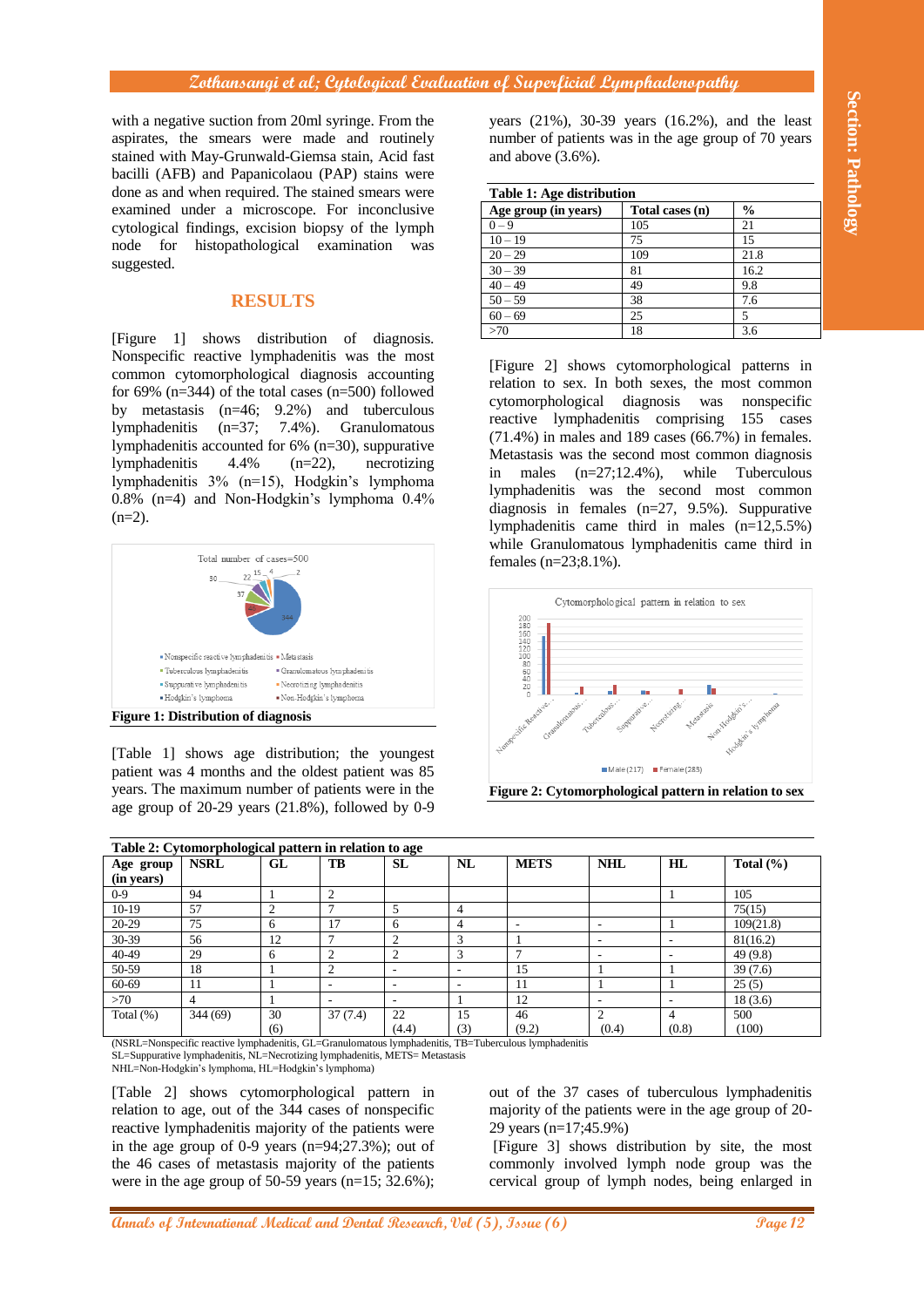#### **Zothansangi et al; Cytological Evaluation of Superficial Lymphadenopathy**



| 86% (n=428) of the patients. Axillary nodes came<br>second $(n=28; 5.6\%)$ , followed by multiple sites<br>$(n=21, 4\%)$ and inguinal lymph nodes $(n=18; 3.6\%).$<br>Distribution by site<br>Cervical group (86%) = Inguinal(3.6%) = Axilla (5.6%) = Multiple (4%) = Others(1%)<br><b>Figure 3: Distribution by site</b><br>[Table 3] shows distribution of diagnosis with site.<br>In all the cytomorphological diagnosis the cervical                                                                                                                                                                                                                                                                                      |                                                               |                                                                                                                                                                                                                                                                              |                  | group of lymph nodes was most commonly involved<br>group. Non-specific reactive lymphadenitis (NSRL)<br>was the most common cytodiagnosis (n=296;<br>59.2%), metastasis was seen in $8.2\%$ (n=41) of<br>cervical<br>lymphadenopathy,<br>tuberculous<br>lymphadenitis in $6.2\%$ $(n=31)$ , granulomatous<br>lymphadenitis in $5.4\%$ (n=27) and suppurative<br>lymphadenitis in $3.2\%$ (n=16).<br>In the axilla, NSRL $(n=17; 3.2%)$ was the most<br>common cytodiagnosis followed by suppurative<br>lymphadenitis $(n=5; 1\%)$ and metastasis $(n=3;$<br>$0.6\%$ ).<br>NSRL $(n=15; 3%)$ was also the commonest finding<br>in inguinal lymphadenitis. 11 patients (2.2%) with<br>multiple site involvement had NSRL, 5 patients<br>(1%) had tuberculous lymphadenitis and metastasis<br>was seen in 1 patient $(0.2%)$ of patient with multiple<br>sites lymphadenopathy. |                                     |                                                                                                          |                                                                                                                                             |                                                                                                                                                                                                                                                                                                                                                                                 |
|-------------------------------------------------------------------------------------------------------------------------------------------------------------------------------------------------------------------------------------------------------------------------------------------------------------------------------------------------------------------------------------------------------------------------------------------------------------------------------------------------------------------------------------------------------------------------------------------------------------------------------------------------------------------------------------------------------------------------------|---------------------------------------------------------------|------------------------------------------------------------------------------------------------------------------------------------------------------------------------------------------------------------------------------------------------------------------------------|------------------|------------------------------------------------------------------------------------------------------------------------------------------------------------------------------------------------------------------------------------------------------------------------------------------------------------------------------------------------------------------------------------------------------------------------------------------------------------------------------------------------------------------------------------------------------------------------------------------------------------------------------------------------------------------------------------------------------------------------------------------------------------------------------------------------------------------------------------------------------------------------------|-------------------------------------|----------------------------------------------------------------------------------------------------------|---------------------------------------------------------------------------------------------------------------------------------------------|---------------------------------------------------------------------------------------------------------------------------------------------------------------------------------------------------------------------------------------------------------------------------------------------------------------------------------------------------------------------------------|
| <b>Diagnosis</b>                                                                                                                                                                                                                                                                                                                                                                                                                                                                                                                                                                                                                                                                                                              | Table 3: Distribution of diagnosis with site.<br>Cervical (%) |                                                                                                                                                                                                                                                                              |                  | <b>Axilla</b>                                                                                                                                                                                                                                                                                                                                                                                                                                                                                                                                                                                                                                                                                                                                                                                                                                                                | <b>Inguinal</b>                     | Other                                                                                                    | <b>Multiple</b>                                                                                                                             | Total $(\% )$                                                                                                                                                                                                                                                                                                                                                                   |
|                                                                                                                                                                                                                                                                                                                                                                                                                                                                                                                                                                                                                                                                                                                               | Supra clavicular                                              | <b>Others</b>                                                                                                                                                                                                                                                                | <b>Total</b>     | (%)                                                                                                                                                                                                                                                                                                                                                                                                                                                                                                                                                                                                                                                                                                                                                                                                                                                                          | (%)                                 | sites $(\% )$                                                                                            | sites $(\% )$                                                                                                                               |                                                                                                                                                                                                                                                                                                                                                                                 |
| <b>NSRL</b>                                                                                                                                                                                                                                                                                                                                                                                                                                                                                                                                                                                                                                                                                                                   | 10(2)                                                         | 286 (57.2)                                                                                                                                                                                                                                                                   | 298 (59.2)       | 17(3.2)                                                                                                                                                                                                                                                                                                                                                                                                                                                                                                                                                                                                                                                                                                                                                                                                                                                                      | 15(3)                               | 5(1)                                                                                                     | 11(2.2)                                                                                                                                     | 344 (68.8)                                                                                                                                                                                                                                                                                                                                                                      |
| $\operatorname{GL}$                                                                                                                                                                                                                                                                                                                                                                                                                                                                                                                                                                                                                                                                                                           | 5(1)                                                          | 22(4.4)                                                                                                                                                                                                                                                                      | 27(5.4)          | 1(0.2)                                                                                                                                                                                                                                                                                                                                                                                                                                                                                                                                                                                                                                                                                                                                                                                                                                                                       | 1(0.2)                              | $\mathbf{0}$                                                                                             | 1(0.2)                                                                                                                                      | 30(6)                                                                                                                                                                                                                                                                                                                                                                           |
| $\ensuremath{\mathsf{TBL}}$                                                                                                                                                                                                                                                                                                                                                                                                                                                                                                                                                                                                                                                                                                   | 6(1.2)                                                        | 25(5)                                                                                                                                                                                                                                                                        | 31(6.2)          | 1(0.2)                                                                                                                                                                                                                                                                                                                                                                                                                                                                                                                                                                                                                                                                                                                                                                                                                                                                       | $\mathbf{0}$                        | $\overline{0}$                                                                                           | 5(1)                                                                                                                                        | $\overline{37(7.4)}$                                                                                                                                                                                                                                                                                                                                                            |
| $\overline{\text{SL}}$                                                                                                                                                                                                                                                                                                                                                                                                                                                                                                                                                                                                                                                                                                        | 1(0.2)                                                        | 15(3)                                                                                                                                                                                                                                                                        | 16(3.2)          | 5(1)                                                                                                                                                                                                                                                                                                                                                                                                                                                                                                                                                                                                                                                                                                                                                                                                                                                                         | 1(0.2)                              | $\mathbf{0}$                                                                                             | $\overline{0}$                                                                                                                              | 22(4.4)                                                                                                                                                                                                                                                                                                                                                                         |
| NL                                                                                                                                                                                                                                                                                                                                                                                                                                                                                                                                                                                                                                                                                                                            | 1(0.2)                                                        | 11(2.2)                                                                                                                                                                                                                                                                      | 12(2.4)          | 1(0.2)                                                                                                                                                                                                                                                                                                                                                                                                                                                                                                                                                                                                                                                                                                                                                                                                                                                                       | $\mathbf{0}$<br>$\mathbf{0}$        | $\overline{0}$                                                                                           | 2(0.4)                                                                                                                                      | 15(3)                                                                                                                                                                                                                                                                                                                                                                           |
| $\mathbf{NHL}$<br>HL                                                                                                                                                                                                                                                                                                                                                                                                                                                                                                                                                                                                                                                                                                          | $\overline{0}$<br>$\mathbf{0}$                                | 1(0.2)<br>4(0.8)                                                                                                                                                                                                                                                             | 1(0.2)<br>4(0.8) | $\mathbf{0}$<br>$\mathbf{0}$                                                                                                                                                                                                                                                                                                                                                                                                                                                                                                                                                                                                                                                                                                                                                                                                                                                 | $\boldsymbol{0}$                    | $\mathbf{0}$<br>$\overline{0}$                                                                           | 1(0.2)<br>$\overline{0}$                                                                                                                    | 2(0.4)<br>4(0.8)                                                                                                                                                                                                                                                                                                                                                                |
| <b>METS</b>                                                                                                                                                                                                                                                                                                                                                                                                                                                                                                                                                                                                                                                                                                                   | 13(2.6)                                                       | 28(5.6)                                                                                                                                                                                                                                                                      | 41(8.2)          | 3(0.6)                                                                                                                                                                                                                                                                                                                                                                                                                                                                                                                                                                                                                                                                                                                                                                                                                                                                       | 1(0.2)                              | $\mathbf{0}$                                                                                             | 1(0.2)                                                                                                                                      | 46(9.2)                                                                                                                                                                                                                                                                                                                                                                         |
| <b>TOTAL</b>                                                                                                                                                                                                                                                                                                                                                                                                                                                                                                                                                                                                                                                                                                                  | 36                                                            | 392                                                                                                                                                                                                                                                                          |                  | 28                                                                                                                                                                                                                                                                                                                                                                                                                                                                                                                                                                                                                                                                                                                                                                                                                                                                           | 18                                  | 5                                                                                                        | 21                                                                                                                                          | 500                                                                                                                                                                                                                                                                                                                                                                             |
| NHL=Non-Hodgkin's lymphoma, HL=Hodgkin's lymphoma)<br>[Figure 4] shows distribution of benign and<br>malignant lesions. In this study, benign lymph node<br>enlargements accounted for 89.6% (n=448) and the<br>remaining $10.4\%$ (n=52) were malignant.<br>[Table 4] shows distribution of benign and malignant<br>lymphadenopathy with age. In the age group of less<br>than 40 years, benign lymphadenopathy was<br>diagnosed in 99.2% ( $n=375$ ) and malignant in 0.8%<br>$(n=3)$ , while in patients above 40 years benign<br>lymphadenopathy was diagnosed in 60% (n=73) and<br>malignant lymphadenopathy in $40\%$ (n=49) of the<br>cases.<br>Table 4: Distribution of benign and malignant cases in relation to age |                                                               |                                                                                                                                                                                                                                                                              |                  |                                                                                                                                                                                                                                                                                                                                                                                                                                                                                                                                                                                                                                                                                                                                                                                                                                                                              | Percentage<br>Total number of cases | $\begin{array}{ c c }\n\hline\n10.4 & 89.6\n\end{array}$<br>$\blacksquare$ 52<br>100<br>0<br>■ Malignant | Distribution of benign and malignant lesion<br>200<br>300<br>$\blacksquare$ Benign<br>Figure 4: Distribution of benign and malignant lesion | 448<br>500<br>400                                                                                                                                                                                                                                                                                                                                                               |
| Age group                                                                                                                                                                                                                                                                                                                                                                                                                                                                                                                                                                                                                                                                                                                     |                                                               | <b>Type of lesion</b>                                                                                                                                                                                                                                                        |                  |                                                                                                                                                                                                                                                                                                                                                                                                                                                                                                                                                                                                                                                                                                                                                                                                                                                                              |                                     |                                                                                                          | P value                                                                                                                                     |                                                                                                                                                                                                                                                                                                                                                                                 |
|                                                                                                                                                                                                                                                                                                                                                                                                                                                                                                                                                                                                                                                                                                                               |                                                               | Benign (%)                                                                                                                                                                                                                                                                   |                  | Malignant (%)                                                                                                                                                                                                                                                                                                                                                                                                                                                                                                                                                                                                                                                                                                                                                                                                                                                                |                                     |                                                                                                          |                                                                                                                                             |                                                                                                                                                                                                                                                                                                                                                                                 |
| $< 40$ years                                                                                                                                                                                                                                                                                                                                                                                                                                                                                                                                                                                                                                                                                                                  |                                                               | 375 (99.2)                                                                                                                                                                                                                                                                   |                  | 3(0.8)                                                                                                                                                                                                                                                                                                                                                                                                                                                                                                                                                                                                                                                                                                                                                                                                                                                                       |                                     |                                                                                                          | < 0.001                                                                                                                                     |                                                                                                                                                                                                                                                                                                                                                                                 |
| $\overline{>40}$ years<br>Total                                                                                                                                                                                                                                                                                                                                                                                                                                                                                                                                                                                                                                                                                               |                                                               | 73 (60)<br>448                                                                                                                                                                                                                                                               |                  | 49 (40)<br>52                                                                                                                                                                                                                                                                                                                                                                                                                                                                                                                                                                                                                                                                                                                                                                                                                                                                |                                     | 500                                                                                                      |                                                                                                                                             |                                                                                                                                                                                                                                                                                                                                                                                 |
|                                                                                                                                                                                                                                                                                                                                                                                                                                                                                                                                                                                                                                                                                                                               | <b>DISCUSSION</b>                                             | Lymphadenopathy is of great clinical significance as<br>underlying diseases may range from a treatable<br>infectious etiology to malignant neoplasms. In fact,<br>it is also essential to establish that the swelling in<br>question is a lymph node. Fine needle aspiration |                  |                                                                                                                                                                                                                                                                                                                                                                                                                                                                                                                                                                                                                                                                                                                                                                                                                                                                              |                                     |                                                                                                          |                                                                                                                                             | cytology (FNAC) plays a vital role in solving these<br>issues, nowadays being recognized as a rapid<br>diagnostic technique because of its simplicity, cost<br>effectiveness, early availability of results, accuracy<br>and minimal invasion. FNAC is particularly helpful<br>in the work-up of cervical masses and nodules<br>because biopsy of cervical adenopathy should be |
|                                                                                                                                                                                                                                                                                                                                                                                                                                                                                                                                                                                                                                                                                                                               |                                                               | <b>annals of International Medical and Dental Research, Vol (5), Issue (6)</b>                                                                                                                                                                                               |                  |                                                                                                                                                                                                                                                                                                                                                                                                                                                                                                                                                                                                                                                                                                                                                                                                                                                                              |                                     |                                                                                                          |                                                                                                                                             | Page 13                                                                                                                                                                                                                                                                                                                                                                         |



**Figure 4: Distribution of benign and malignant lesion**

| Table 4: Distribution of benign and malignant cases in relation to age |                       |                   |         |  |  |  |
|------------------------------------------------------------------------|-----------------------|-------------------|---------|--|--|--|
| Age group                                                              | <b>Type of lesion</b> | <b>P</b> value    |         |  |  |  |
|                                                                        | Benign $(\% )$        | Malignant $(\% )$ |         |  |  |  |
| $<$ 40 vears                                                           | 375 (99.2)            | 3(0.8)            | < 0.001 |  |  |  |
| $>40$ vears                                                            | 73 (60)               | 49 (40)           |         |  |  |  |
| Total                                                                  | 448                   | 52                | 500     |  |  |  |

#### **DISCUSSION**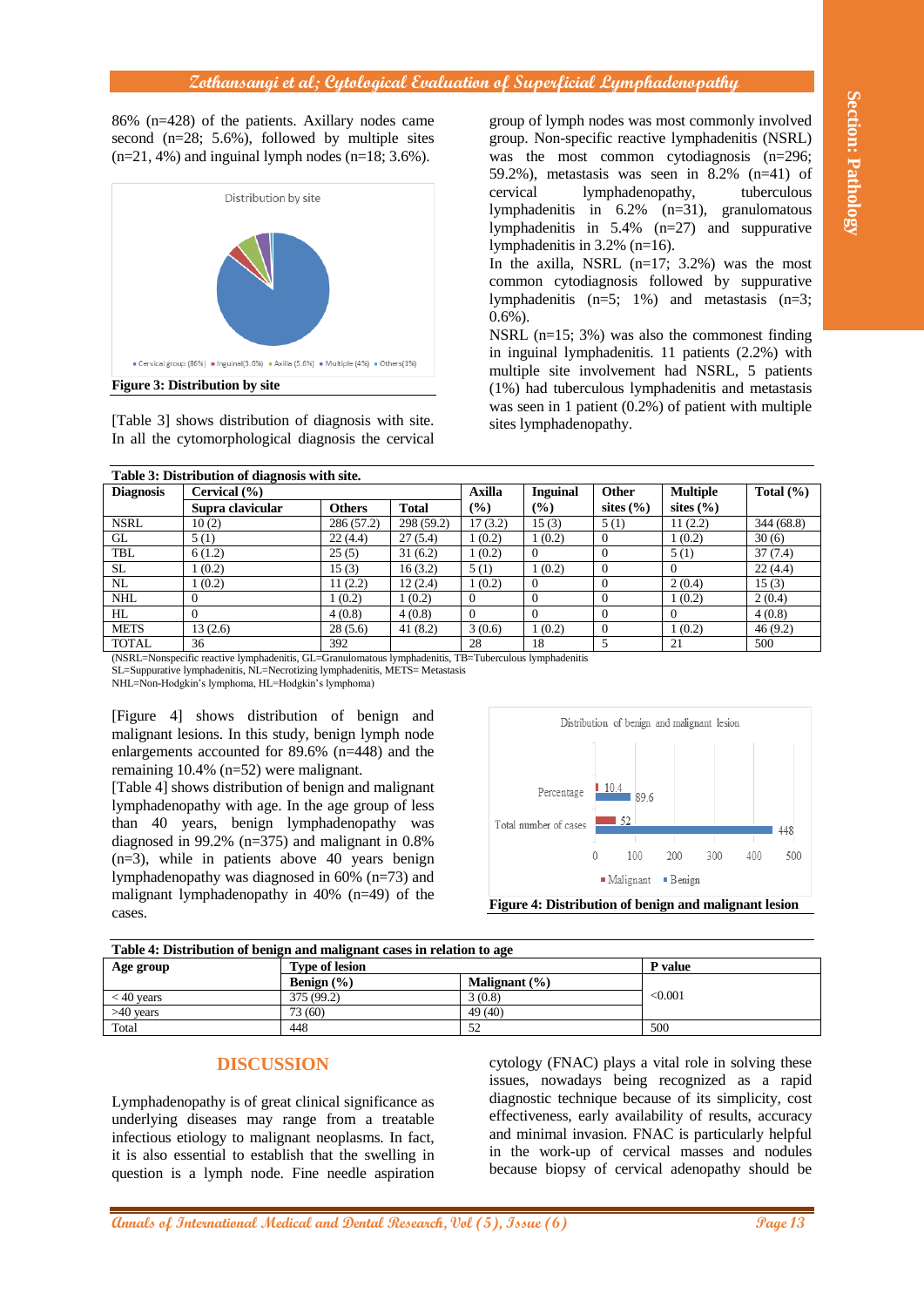avoided unless all other diagnostic modalities have failed to establish a diagnosis.

Lymphadenopathy is a frequently encountered clinical problem and the first question that must be addressed by the clinician usually is whether the swelling is malignant or a benign reactive process. Fine needle aspiration is a simple, rapid and inexpensive procedure which can be carried out in an OPD setting and is very much patient compliant. It has become the first line of investigation for any lymph node swelling and in many centers lymph node biopsy is considered only in cases when the definitive diagnosis cannot be made with FNAC.

Nonspecific reactive lymphadenitis was the commonest cytomorphological diagnosis (n=344; 69%). Similar finding was reported by Hirachand S et al,<sup>[1]</sup> Hafez NH et al,<sup>[2]</sup> Silas OA et al and Annam V et al. [3,4] Metastasis was the second most common cause of lymphadenopathy (n=46; 9.2%). However, in the studies conducted by Qadri SK et al,<sup>[5]</sup> Zhou J et al,<sup>[6]</sup> Anila RK et al,<sup>[7]</sup> Martins MR et al,<sup>[8]</sup> Roy A et al,<sup>[9]</sup> and Steel BL et al,<sup>[10]</sup> metastatic lymph node was found to be the commonest cause of lymphadenopathy. Tuberculous lymphadenopathy was the third most common pattern which accounted for 7.4% (n=37). Similar finding was observed by Hafez NH et al.<sup>[2]</sup> However, it was found to be the commonest cytomorphological pattern in the studies conducted by Khajuria R et al, [11] Ahmad T et al, [12] and Saira Fatima et al. [13] Granulomatous lymphadenitis comprises 6% (n=30) in our study. In contrast, Arun Roy et al,<sup>[9]</sup> detected  $0.6\%$  and Khan RA et al,<sup>[14]</sup> detected 9% cases of Granulomatous lymphadenitis in their study and was listed as the most common cytologic pattern of lymphadenopathy.

Malignant lymph node enlargement was seen in 10.4% of the patients whereas benign lymphadenopathy was observed in 89.6% of the patients which corresponds to the findings of Bezabih M et al, [15] Silas OA et al, [3] and Hirachand S et al.<sup>[1]</sup> However, studies by Martins MR et al,<sup>[8]</sup> and Steel BL et al,<sup>[10]</sup> found malignant lymph node more common than benign lymphadenopathy. This could be attributed to epidemiological variation of disease between the developed and developing countries. Majority of the lymphadenopathies are of reactive nature due to various infections like tuberculosis in developing countries while malignancies are more common in developed countries while diseases like tuberculosis is not common.

Malignant lesion was found to be more common in age group above 40 years as compared to below 40 years i.e., 40% and 0.8% respectively. The significance was tested using Pearson Chi-Square and it was found to be significant  $(P \text{ value } =$  $< 0.001$ ).

The age of the patients ranged from 4 months to 85 years. The maximum number of patients was in the

age group of 20-29 years (21.8%), similar findings were observed by Bezabih M et al and Agarwal D et al.<sup>[15,16]</sup>

**Annals and and Propositional Medical Annals of Annals of Annals of Annals of Annals Constructional Annals of Annals Constructional Annals of Annals Construction Construction Construction Construction Construction Constru** Of the total 500 patients, the number of male patients were 217 (43.4%) and female patients were 283 (56.6%) which showed a slight female preponderance with a male: female ratio of 1:1.3. This finding is comparable to the findings of Hirachand S et al,<sup>[1]</sup> Steel BL et al,<sup>[10]</sup> and Saira Fatima et al.<sup>[13]</sup> However, in the studies conducted by Malhotra AS et al,<sup>[17]</sup> Silas OA et al,<sup>[3]</sup> and Ahmad T et al,  $[12]$  there was a male preponderance. Patients in the age group of 0-9 years were the most commonly involved age group in NSRL (n=94;27.3%). This could be attributed to increased number of patients belonging to this age group in the study and may be because of sampling of lymphadenopathy which are not significant. Tuberculous lymphadenitis was most common in the age group of  $20-29$  years  $(n=17; 45.9%)$  and granulomatous lymphadenitis in the age group of 30- 39 years (n=12; 40%). Reactive hyperplasia was seen commonly in the first three decades of life; tuberculous and granulomatous lymphadenitis in the second and third decades of life. Khajuria R et al,  $[11]$ also reported that reactive hyperplasia was seen most often (74.5%) in the first two decades of life, tuberculous lymphadenitis (58.9%) in the second and third decade and 88% of metastatic carcinoma over 40 years of age. Olu-Eddo AN et al, [18] reported that metastatic disease was the predominant cause of lymph node enlargement above 45 years. Similarly, in this study metastasis was observed commonly in older patients; the commonest age group was 50-59 years  $(n=15; 32.6%)$  followed by above 70 years  $(n=12; 26%)$ . Suppurative lymphadenitis was commonest in the first two decades of life (n=11;50%), similar findings were observed by Bezabih  $M$  et al.<sup>[15]</sup> This could be due to frequent infections by pyogenic organisms like staphylococcus. Lymphomas were diagnosed only in patients above 50 years of age, sample size was very small to come to any definite conclusion.

NSRL was the most common cytomorphological pattern observed in both the sex (males=71.4% and females=66.7%). Tuberculous lymphadenitis was detected most commonly in females in the age group of 20-29 years (n=17;45.9%); similarly, Olu-Eddo AN et al,<sup>[18]</sup> also reported that tuberculous lymphadenitis was commonest in young adult females (15-24 years old).

Cervical region was the most commonly affected site accounting for 86% of the total cases and was also the commonest site involved in all the disease patterns observed in the study. Khajuria R et al, [11] Getachew A et al,  $^{[19]}$  and Olu-Eddo AN et al,  $^{[18]}$  also observed similar patterns in their study. This may be partly due to easy accessibility of cervical lymph nodes for examination and evaluation. Out of the 36 patients having supraclavicular lymphadenopathy,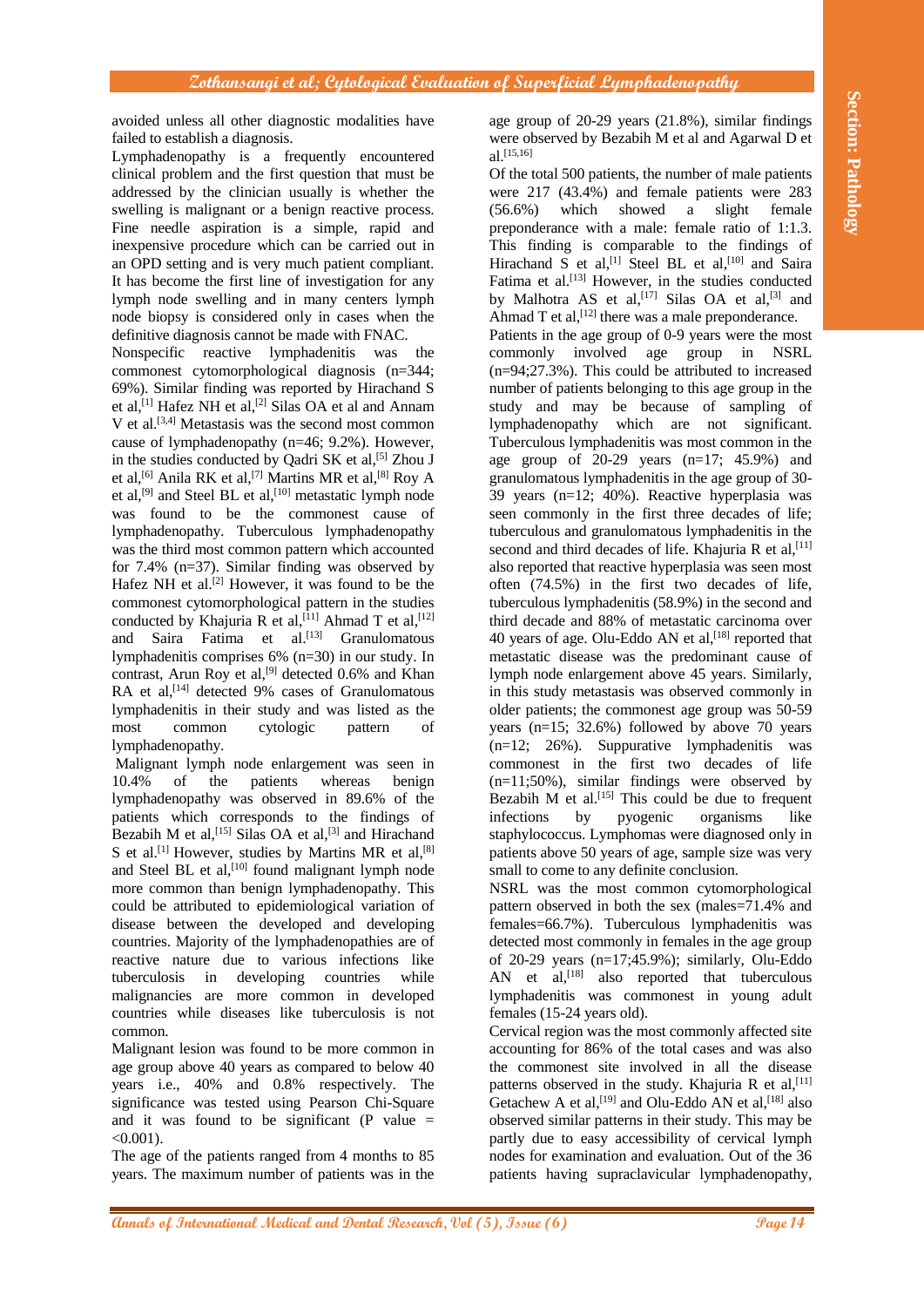#### **Zothansangi et al; Cytological Evaluation of Superficial Lymphadenopathy**

the most common pathology observed was metastasis accounting for 36.1% of the cases which was in accordance with studies done by Gupta RK et al and Gupta N et al.[20,21]

In the axilla, NSRL  $(n=17; 3.2%)$  was the most common cytodiagnosis followed by 3 cases (0.6%) of metastasis with primary from the breast. Bezabih M et al, [15] Gupta RK et al, [22] and Alam K et al, [23] also reported breast as the commonest primary in axillary metastasis.

NSRL (n=15;3%) was the predominant finding in inguinal lymphadenopathies with 1 case each of granulomatous, suppurative and metastasis. Khajuria R et al,<sup>[11]</sup> and Gupta RK et al,<sup>[24]</sup> also reported similar findings. However, Bezabih M et al, <a>[15]</a> reported tuberculous lymphadenitis as the commonest finding in the inguinal region.

### **CONCLUSION**

Lymph nodes are the most widely distributed and easily accessible component of the lymphoid tissue and hence are frequently examined for diagnosis of lymphoreticular disorders. The knowledge of a particular geographical area is a very useful diagnostic aid for clinicians and pathologists alike.

**An and anisotrophe control of the section with the section of the section of International Medical Annals of International Medical Annals of International Medical and The Section 1998 and 200 medical and the section of I** In the present study, nonspecific reactive lymphadenitis was the commonest cytomorphological diagnosis affecting all age groups. The second commonest disease was metastasis which shows and reflects the high incidence of cancer in the state and majority were diagnosed with an unknown primary. This greatly shows the necessity to increase awareness of possible warning signs of cancer, among physicians, nurses and other health care providers as well as among the general public, as early detection can have a great impact on the disease, it increases the chances for successful treatment and thereby reducing the high cancer mortality which is at present very high in the state. Malignancy was found to be more common in the age group of >40 years as compared to those below 40 years and the significance was statistically proven. The third commonest cause of lymphadenopathy was tuberculous lymphadenitis, this shows a high disease burden of tuberculosis in the community and in view of the prevailing HIV/AIDS scenario in the state, tuberculous lymphadenitis needs to be ruled out in every patient presenting with lymphadenopathy.

The commonest site involved was cervical region. There was no statistical significance between the site involved and sex of the patient and between disease pattern and sex of the patients.

#### **REFERENCES**

1. Hirachand S, Lakhey M, Akhter J, Thapa B. Evaluation of fine needle aspiration cytology of lymph nodes in Kathmandu Medical College, Teaching hospital. Kathmandu Univ Med J 2009; 7(26): 139-142.

- 2. Hafez NH, Tahoun NS. Reliability of fine needle aspiration cytology (FNAC) as a diagnostic tool in cases of cervical lymphadenopathy. J Egypt Natl Canc Inst 2011; 23(3): 105- 14.
- 3. Silas OA, Ige OO, Adoga AA, Nimkur LT, Ajetunmobi OI. Role of Fine Needle Aspiration Cytology (FNAC) as a Diagnostic Tool in Paediatric Head and Neck Lymphadenopathy. J OtolRhinol 2015; 4(1).
- 4. Annam V, Kulkarni MH, Puranik RB. Clinicopathologic profile of significant cervical lymphadenopathy in children aged 1-12 years. Acta Cytol 2009; 53(2): 174-8.
- 5. Qadri SK, Hamdani NH, Shah P, Lone MI, Baba KM. Profile of lymphadenopathy in Kashmir valley: a cytological study. Asian Pac J Cancer Prev 2012; 13(8): 3621-5.
- 6. Zhou J, Li F, Meng L. Hao F, Liu X, Zhao C, Zhang K, Dong A. Fine needle aspiration cytology for lymph nodes: a threeyear study. Br J Biomed Sci 2016; 73(1):23-31.
- 7. Anila KR, Nayak N, George PS, Jayasree K. Utility of fine needle aspiration cytology in evaluation of lymphadenopathy-An audit from a Cancer Centre in South India. Gulf J Oncolog 2015; 1(19): 50-6.
- 8. Martin MR, Santos GC. Fine-needle aspiration cytology in the diagnosis of superficial lymphadenopathy: a 5-year Brazilian experience. Diagn. Cytopathol 2006; 34: 130-4.
- 9. Arun Roy, Rakhee Kar, Debdatta Basu, Bhawana Ashok Badh. Spectrum of histopathologic diagnosis of lymph node biopsies: A descriptive study from a tertiary care center in South India over 51/2 years. Indian J Pathol Microbiol 2013;56:103-8.
- 10. Steel BL, Schwartz MR, Ramzy I. fine needle aspiration biopsy in the diagnosis of lymphadenopathy in 1,103 patients:role, limitations and analysis of diagnostic pitfalls. Acta Cytol 1994;38:76-81.
- 11. Khajuria R, Goswami KC, Singh K, Dubey VK. Pattern of lymphadenopathy on FNAC in Jammu. JK science 2006; 8(3):157-59.
- 12. Ahmad T, Naeem M, Ahmad S, Samad A, Nasir A. Fine needle aspiration cytology (FNAC) and neck swellings in the surgical outpatient. J Ayub Med Coll Abbottabad 2008;20(3):30-2.
- 13. Saira Fatima, Sidra Arshad, Zubair Ahmed, Sheema H Hasan. Spectrum of Cytological Findings in Patients with Neck Lymphadenopathy - Experience in a Tertiary Care Hospital in Pakistan. Asian Pacific J Cancer Prev 2011, 12, 1873-5.
- 14. Rizwan A. Khan, Shagufta Wahab, R. S. Chana, S. Naseem, S. Siddique. Children with significant cervical lymphadenopathy: clinicopathological analysis and role of fine-needle aspiration in Indian setup. J Pediatr (Rio J). 2008;84(5):449-54.
- 15. Bezabih M, Mariam DW. Determination of aetiology of superficial enlarged lymph nodes using fine needle aspiration cytology. East Afr Med J 2003;80(11):559-63.
- 16. Agarwal D, Bansal P, Rani B, Sharma S, Chawla S, Bharat V. Evaluation of etiology of lymphadenopathy in different age groups using Fine Needle Aspiration Cytology: A retrospective study. Internet J Pathol 2010; 10(2).
- 17. Malhotra AS, Lahori M, Nigam A, Khajuria A. Profile of lymphadenopathy: An institutional based cytomorphological study. Int J App Basic Med Res 2017;7:100-3.
- 18. Olu-Eddo AN, Ohanaka CE. Peripheral lymphadenopathy in Nigerian adults. Department of Pathology, University of Benin Teaching Hospital, Benin City, Nigeria. J Pak Med Assoc. 2006;56(9):405-8.
- 19. Getachew A, Demissie M, Gemechu T. Pattern of histopathologic diagnosis of lymph node biopsies in a teaching hospital in Addis Ababa, 1981-1990. G.C. Ethiop Med J 1999;37(2):121-7.
- 20. Gupta RK, Naran S, Lallu S, Fauck R. The diagnostic value of fine needle aspiration cytology (FNAC) in the assessment of